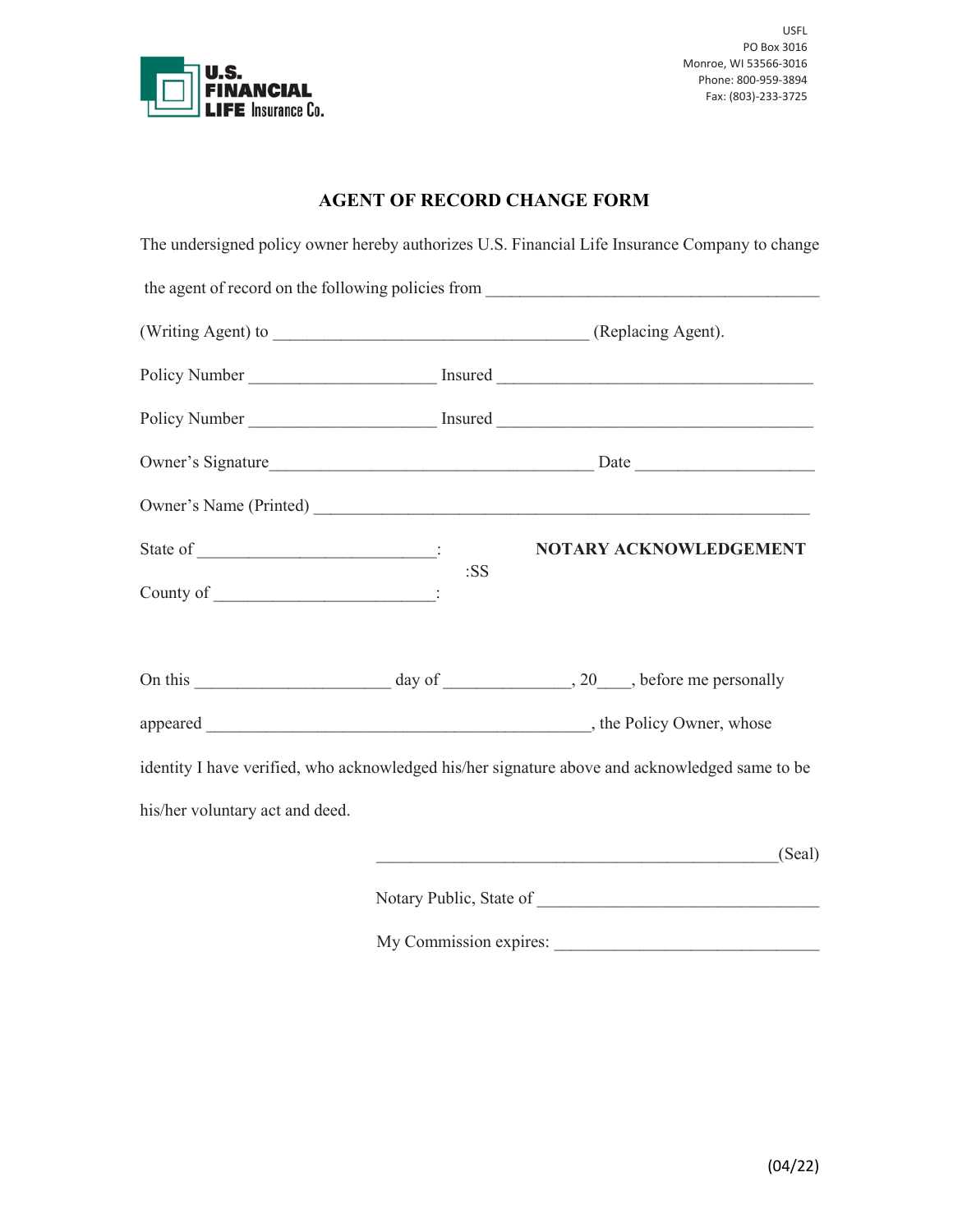

USFL PO Box 3016 Monroe, WI 53566-3016 Phone: 800-959-3894 Fax: (803)-233-3725

## **AGENT ACCEPTANCE**

The undersigned agent accepts the appointment as agent for the above policies and agrees to service this insured. The undersigned further acknowledges the renewal commissions will continue to be paid to the writing agent, unless the commissions are voluntarily assigned by the writing agent, below or on a separate assignment form.

|                                                       | Signature – Replacing Agent                                                              | Date                   |  |
|-------------------------------------------------------|------------------------------------------------------------------------------------------|------------------------|--|
| <b>ASSIGNMENT OF COMMISSIONS:</b>                     |                                                                                          |                        |  |
| The undersigned agent hereby assigns and transfers to |                                                                                          |                        |  |
|                                                       | replacing agent, the following percentage of renewal commissions on the above designated |                        |  |
|                                                       |                                                                                          |                        |  |
|                                                       | Witness                                                                                  | Date                   |  |
|                                                       | Signature – Writing Agent                                                                | Date                   |  |
| County of                                             | :SS                                                                                      | NOTARY ACKNOWLEDGEMENT |  |